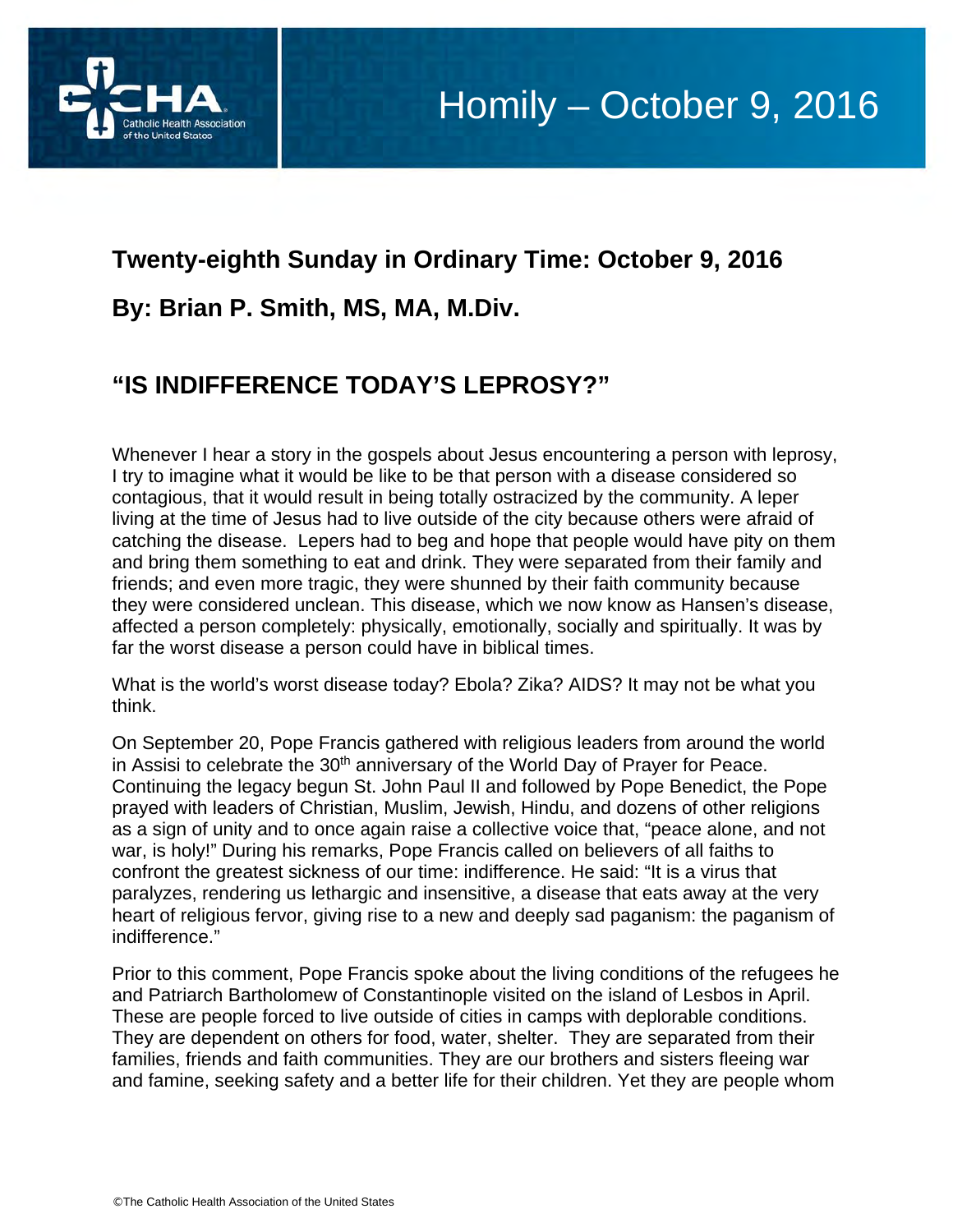

society eyes with suspicion and tries to keep outside of their zone of safety. Are not todays' refugees and migrants being treated the same way as the lepers of Jesus' day?

Both our first reading, from the second book of Kings, and the story of Jesus curing the ten lepers, go out of their way to show God's grace is meant for all people. Naaman is from Syria. Until he encounters the prophet Elisha and is cured of his leprosy, he has never heard of the God of Israel, Yahweh. He has worshipped the gods of his own religion. Some would say he was a pagan. Similarly, one of the ten lepers Jesus cures is a Samaritan. The Samaritans were considered foreigners and heretics by the religious leaders of Jesus' day. Yet, as Jesus points out, it is only "this foreigner who has returned to give thanks to God" after being cured. By pairing the story of Naaman the Leper with the Cure of the Ten Lepers on this twenty-eighth Sunday in Ordinary time, the Church wants us to recognize that God's grace is available to people of all faiths and nationalities, especially to those who are sick and marginalized. The refrain of todays' responsorial psalm puts a bow on this theme: "The Lord has revealed to the nations his saving power!"

Pope Francis continually preaches the message that God is not indifferent to those who are shunned and ostracized by the world. The gospels shows us time and again that Jesus has a special love and preferential option for the poor. Christians are called to have that same compassion for the least of our sisters and brothers. It is not enough to provide for ourselves and our families. We are also our brothers and sisters keepers. We cannot be like the rich man we heard about in the gospel two weeks ago who did not even know Lazarus sat outside his front door begging for food each day. The greatest disease of our day is indifference.

So what is the cure for this indifference? It is simpler than you might think.

Let's go back to the scripture passages for today. Notice how simple the cure is for both Naaman and the ten lepers. In the story of Naaman, in the verses immediately before today's passage from two Kings, he is indignant and ready to leave when he is told by Elisha to plunge seven times into the Jordan River. Naaman was expecting something more difficult or extraordinary. But his servants convince him that since he was prepared to do something difficult, why not do the simple command of the prophet and plunge seven times into the Jordan River. When Naaman lets go of what he thinks the cure will entail - something hard, difficult and challenging – he is immediately cured of his leprosy.

Similarly, in the story of the ten lepers, the cure is very simple. Jesus tells them, "Go show yourselves to the priests." In most of the miracle stories found in the gospels, Jesus touches the person, utters some words about being healed or made clean and there is an immediate cure while the person is with Jesus. This miracle happens away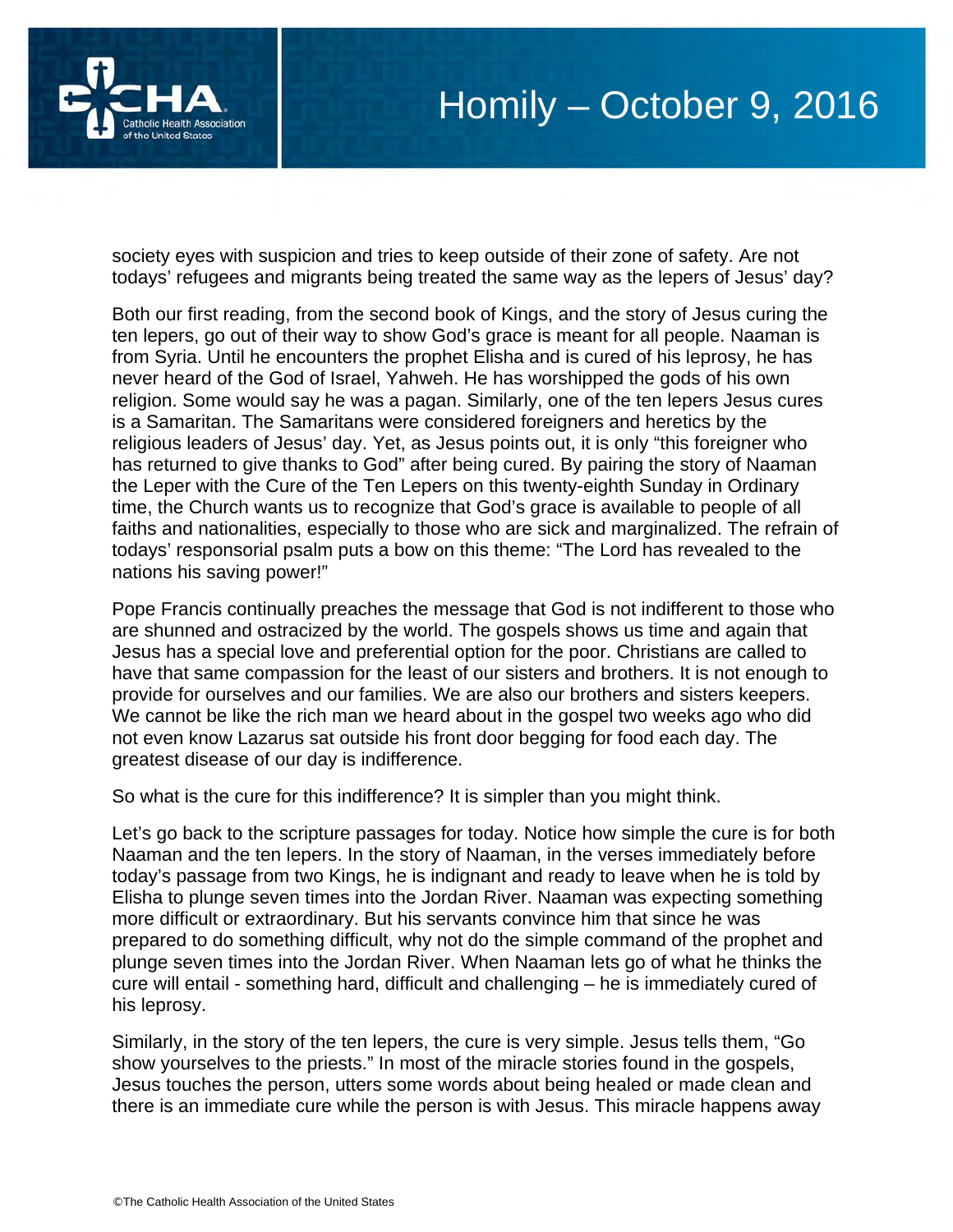



from Jesus while the ten are on their way to the priests. As they are walking, they suddenly realize they are cured. Only the Samaritan returns to give thanks and praise. And thankfully he does, because it is then we learn from Jesus that it is by faith that the leper has been saved. What is the cure for indifference? Have faith in God and trust the little work we are shown by God to do, will bring about the healing.

Sometimes we distance ourselves from problems because we think the problem is too difficult to solve. The refugee and migrant crisis is a perfect example. Some want to wash their hands and say this is not our problem. "Let's secure our borders, keep these people out and let them figure out for themselves how they will survive." That approach is the "paganism of indifference" Pope Francis is calling us to abandon. He reminds us, "Peace is a gift from God and it is only with God's help that our works can bear fruit." When we are dealing with complicated issues that we are tempted to run from, our first step is to realize we don't have the answers. Only God knows how to move hearts from a place of distrust and fear. "True peace," he said, "is not a result of negotiations, political compromises or economic bargaining, but the result of prayer." The first step to healing our indifference is prayer.

When we invite God to lead us and shape our hearts we accomplish more than we ever dreamed possible. Prayer begins to change us. We begin to see the beggar at our door and the refugees in camps at our borders are our brothers and sisters. We realize we could just as easily be the person on the margin, someone feared, shunned and abandoned. By recognizing the human dignity of every person and my responsibility as a Christian to help create a world that promotes the welfare and dignity of all of earth's inhabitants, I am then called to act the way Jesus did: with mercy, compassion and a preferential option for the poor and marginalized. Prayer first, followed by a change of heart which leads to concrete actions.

Pope Francis is not so naïve as to think prayer is enough. "A peace that is not illusory must be accomplished through concrete actions of assistance to those in need and cannot be achieved with the virtual approach of one who judges everything and everyone using a computer keyboard, without opening his eyes to the needs of his brothers and sister and dirtying his hands for those in need." We cannot solve the world's problems from our computer screens and couches. We will have to get our hands dirty, and that will entail sacrifice. However, we will not be alone and God's grace will do the heavy lifting and move the obstacles that appear to be immovable.

Recently, I was watching the news and there was a story about a Baptist Church in Marietta, Georgia that has adopted six Syrian refugee families. After these families were thoroughly screened by the U.N., the FBI, and Homeland Security they were welcomed by this faith community with housing, furniture, food, employment, schools, translators